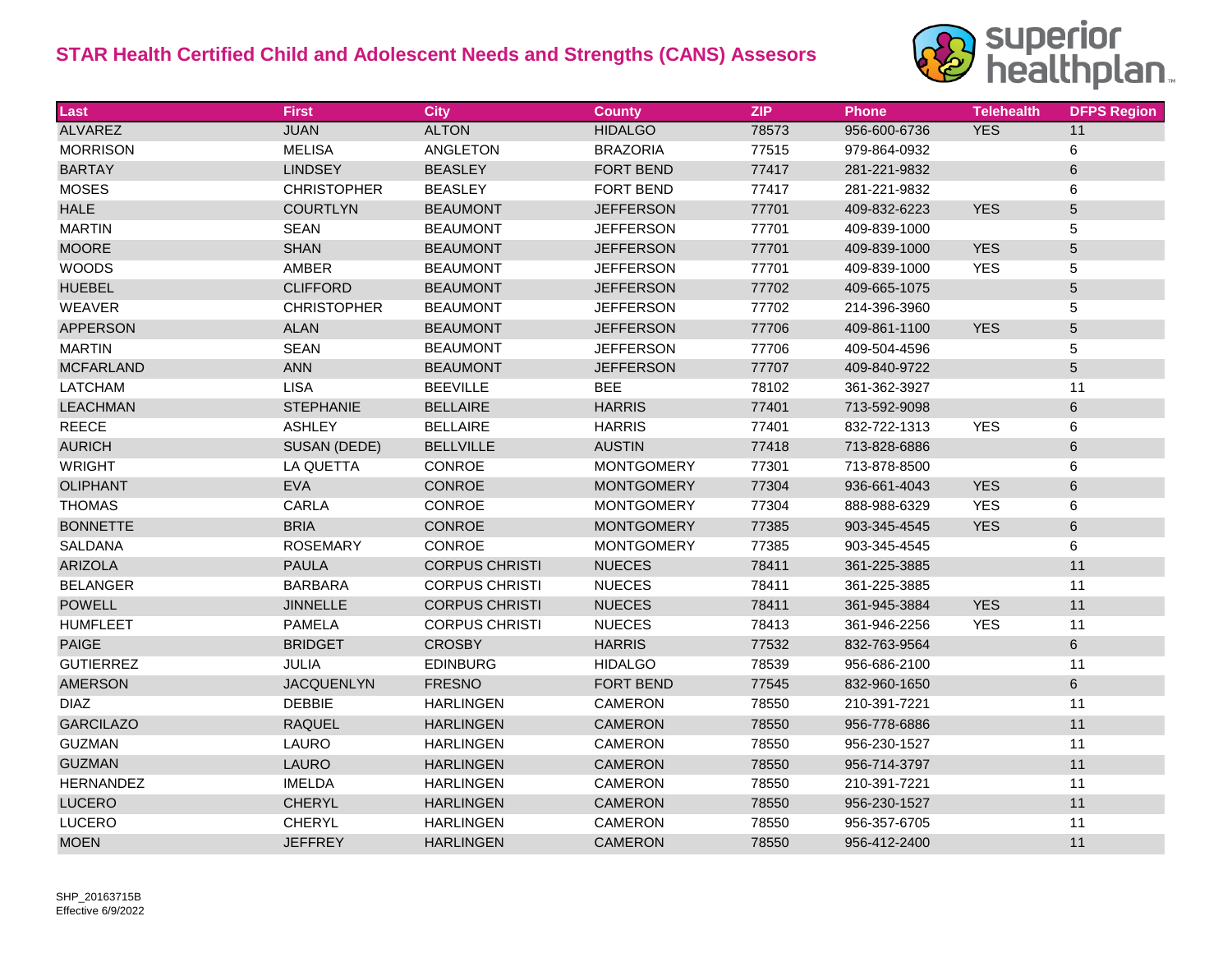

| Last                | <b>First</b>      | <b>City</b>      | <b>County</b>  | <b>ZIP</b> | <b>Phone</b> | <b>Telehealth</b> | <b>DFPS Region</b> |
|---------------------|-------------------|------------------|----------------|------------|--------------|-------------------|--------------------|
| <b>ORTEGA</b>       | <b>JENNIFER</b>   | <b>HARLINGEN</b> | <b>CAMERON</b> | 78550      | 956-296-1437 |                   | 11                 |
| <b>GARZA</b>        | LAURA             | <b>HARLINGEN</b> | <b>CAMERON</b> | 78552      | 956-778-2424 |                   | $11$               |
| <b>GUZMAN</b>       | LAURO             | <b>HARLINGEN</b> | <b>CAMERON</b> | 78552      | 956-440-0551 |                   | 11                 |
| DE LOS SANTOS       | <b>KATRINA</b>    | <b>HELOTES</b>   | <b>BEXAR</b>   | 78023      | 210-396-7609 | <b>YES</b>        | $\,8\,$            |
| <b>CLARK</b>        | LATOYA            | <b>HEMPSTEAD</b> | WALLER         | 77445      | 832-561-0455 |                   | 6                  |
| <b>FARR</b>         | <b>LAWILLIE</b>   | <b>HOUSTON</b>   | <b>HARRIS</b>  | 77002      | 713-942-8100 |                   | $6\phantom{1}6$    |
| <b>JUSTUSSON</b>    | KELLI             | <b>HOUSTON</b>   | <b>HARRIS</b>  | 77002      | 682-717-6442 | <b>YES</b>        | $\,6\,$            |
| <b>KUDOLO</b>       | <b>DIANE</b>      | <b>HOUSTON</b>   | <b>HARRIS</b>  | 77002      | 713-739-9725 | <b>YES</b>        | $\,6\,$            |
| <b>LONGORIA</b>     | <b>LEONEL</b>     | <b>HOUSTON</b>   | <b>HARRIS</b>  | 77002      | 713-739-9725 |                   | 6                  |
| RICHARD-PETERSON    | <b>ETHEL</b>      | <b>HOUSTON</b>   | <b>HARRIS</b>  | 77002      | 713-739-9725 |                   | 6                  |
| LOMBARD             | <b>EUGENE</b>     | <b>HOUSTON</b>   | <b>HARRIS</b>  | 77004      | 713-942-8100 |                   | $\,6\,$            |
| <b>MOORE</b>        | <b>SHAN</b>       | <b>HOUSTON</b>   | <b>HARRIS</b>  | 77004      | 713-942-8100 | <b>YES</b>        | 6                  |
| <b>REECE</b>        | <b>ASHLEY</b>     | <b>HOUSTON</b>   | <b>HARRIS</b>  | 77004      | 713-942-8100 | <b>YES</b>        | 6                  |
| <b>JUAREZ</b>       | AILYNE            | <b>HOUSTON</b>   | <b>HARRIS</b>  | 77006      | 832-548-5000 | <b>YES</b>        | $\,6\,$            |
| <b>WILLIAMS</b>     | <b>TARKITHA</b>   | <b>HOUSTON</b>   | <b>HARRIS</b>  | 77006      | 832-484-2635 | <b>YES</b>        | 6                  |
| <b>BECKER WELCH</b> | LAURIE            | <b>HOUSTON</b>   | <b>HARRIS</b>  | 77007      | 713-730-2335 |                   | 6                  |
| <b>GEFFERT</b>      | <b>AMANDA</b>     | <b>HOUSTON</b>   | <b>HARRIS</b>  | 77007      | 713-730-2335 |                   | 6                  |
| <b>GUNDY</b>        | SHALONVIA         | <b>HOUSTON</b>   | <b>HARRIS</b>  | 77007      | 713-730-2335 |                   | $\,6\,$            |
| <b>GUSKE</b>        | <b>HATTI</b>      | <b>HOUSTON</b>   | <b>HARRIS</b>  | 77007      | 713-730-2335 |                   | 6                  |
| <b>OCHOA</b>        | <b>MEGAN</b>      | <b>HOUSTON</b>   | <b>HARRIS</b>  | 77007      | 713-730-2335 |                   | $6\phantom{1}$     |
| <b>WATKINS</b>      | <b>DEBBIE</b>     | <b>HOUSTON</b>   | <b>HARRIS</b>  | 77007      | 713-730-2335 |                   | $\,6\,$            |
| <b>ALI</b>          | AMEERAH           | <b>HOUSTON</b>   | <b>HARRIS</b>  | 77008      | 832-940-2352 | <b>YES</b>        | $\,6\,$            |
| FLORIAN-LACY        | <b>DOROTHY</b>    | <b>HOUSTON</b>   | <b>HARRIS</b>  | 77008      | 713-868-1943 |                   | 6                  |
| <b>JONES</b>        | <b>ABBI</b>       | <b>HOUSTON</b>   | <b>HARRIS</b>  | 77014      | 409-225-6044 |                   | $6\phantom{1}$     |
| <b>JONES</b>        | <b>ABBI</b>       | <b>HOUSTON</b>   | <b>HARRIS</b>  | 77014      | 832-806-2503 |                   | $\,6\,$            |
| <b>MCALLISTER</b>   | <b>CHELSSEA</b>   | <b>HOUSTON</b>   | <b>HARRIS</b>  | 77014      | 281-455-6918 |                   | $6\phantom{1}6$    |
| MCDONALD-THEODORE   | <b>LAKEISHA</b>   | <b>HOUSTON</b>   | <b>HARRIS</b>  | 77014      | 281-382-7757 |                   | 6                  |
| <b>NORRIS</b>       | <b>LA'NIESA</b>   | <b>HOUSTON</b>   | <b>HARRIS</b>  | 77014      | 281-455-6918 |                   | $\,6\,$            |
| <b>PRESTON</b>      | <b>SEPERIA</b>    | <b>HOUSTON</b>   | <b>HARRIS</b>  | 77014      | 281-639-2126 |                   | 6                  |
| <b>WILLIAMS</b>     | <b>CYNTHIA</b>    | <b>HOUSTON</b>   | <b>HARRIS</b>  | 77014      | 832-392-9732 | <b>YES</b>        | 6                  |
| <b>HARRIS</b>       | <b>THERESA</b>    | <b>HOUSTON</b>   | <b>HARRIS</b>  | 77015      | 281-667-0520 | <b>YES</b>        | 6                  |
| <b>LEZAK</b>        | <b>PENNY</b>      | <b>HOUSTON</b>   | <b>HARRIS</b>  | 77015      | 713-453-2300 |                   | 6                  |
| <b>FRANKLIN</b>     | LATANYA           | <b>HOUSTON</b>   | <b>HARRIS</b>  | 77016      | 832-618-9424 | <b>YES</b>        | 6                  |
| <b>PLEASENT</b>     | <b>JACQUELINE</b> | <b>HOUSTON</b>   | <b>HARRIS</b>  | 77016      | 282-773-1571 |                   | 6                  |
| ABRAHAM             | <b>DEANNA</b>     | <b>HOUSTON</b>   | <b>HARRIS</b>  | 77018      | 832-356-8255 |                   | $\,6\,$            |
| <b>JOUBERT</b>      | <b>ANISSA</b>     | <b>HOUSTON</b>   | <b>HARRIS</b>  | 77026      | 832-965-7779 |                   | $6\phantom{1}6$    |
| <b>CLOUGH</b>       | <b>KIMBERLY</b>   | <b>HOUSTON</b>   | <b>HARRIS</b>  | 77027      | 713-850-0049 |                   | 6                  |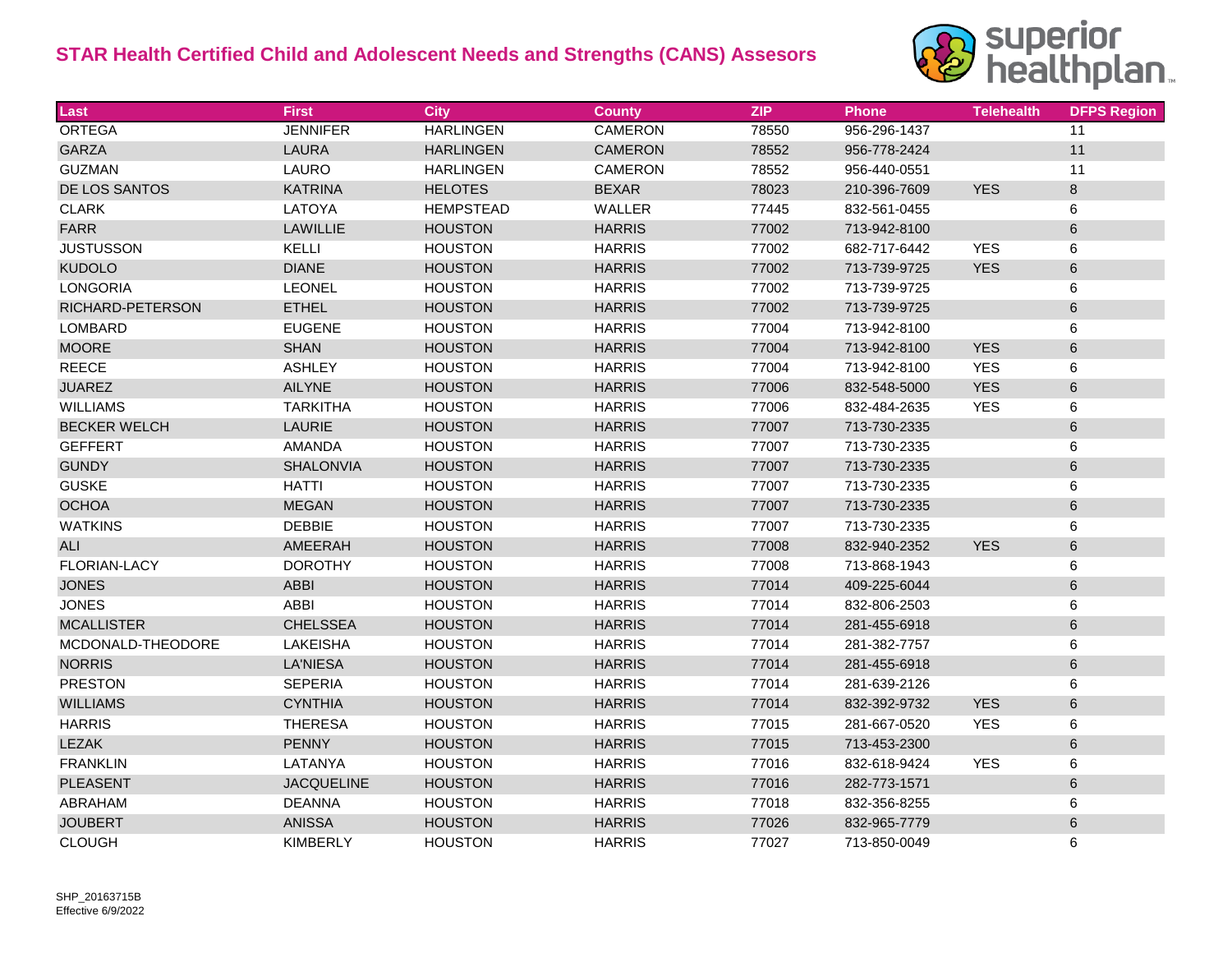

| Last              | <b>First</b>     | <b>City</b>    | <b>County</b> | <b>ZIP</b> | <b>Phone</b> | <b>Telehealth</b> | <b>DFPS Region</b> |
|-------------------|------------------|----------------|---------------|------------|--------------|-------------------|--------------------|
| <b>SCHAEFER</b>   | <b>DIANE</b>     | <b>HOUSTON</b> | <b>HARRIS</b> | 77027      | 713-850-0049 | <b>YES</b>        | 6                  |
| <b>SCOTT</b>      | <b>TERRENCE</b>  | <b>HOUSTON</b> | <b>HARRIS</b> | 77027      | 713-732-4174 | <b>YES</b>        | 6                  |
| <b>SAHAGUN</b>    | <b>MELISSA</b>   | <b>HOUSTON</b> | <b>HARRIS</b> | 77032      | 832-300-8680 | <b>YES</b>        | $\,6\,$            |
| <b>FARR</b>       | LAWILLIE         | <b>HOUSTON</b> | <b>HARRIS</b> | 77033      | 281-734-6335 |                   | 6                  |
| <b>SMITH</b>      | <b>PATRICK</b>   | <b>HOUSTON</b> | <b>HARRIS</b> | 77035      | 713-485-4675 |                   | $\,6\,$            |
| <b>BRAR</b>       | <b>SEETA</b>     | <b>HOUSTON</b> | <b>HARRIS</b> | 77036      | 832-862-7997 |                   | 6                  |
| <b>CLAY</b>       | <b>CLAUDETTE</b> | <b>HOUSTON</b> | <b>HARRIS</b> | 77036      | 713-515-3845 |                   | 6                  |
| <b>ESSIEN</b>     | <b>HOPE</b>      | <b>HOUSTON</b> | <b>HARRIS</b> | 77036      | 713-360-7375 |                   | 6                  |
| <b>ESSIEN</b>     | <b>HOPE</b>      | <b>HOUSTON</b> | <b>HARRIS</b> | 77036      | 832-862-7997 |                   | 6                  |
| <b>GREENWOOD</b>  | <b>DEISHONDA</b> | <b>HOUSTON</b> | <b>HARRIS</b> | 77036      | 713-360-7375 |                   | 6                  |
| <b>HARRIS</b>     | <b>MIRIAM</b>    | <b>HOUSTON</b> | <b>HARRIS</b> | 77036      | 832-301-3822 |                   | $\,6\,$            |
| <b>HE</b>         | <b>EMILY</b>     | <b>HOUSTON</b> | <b>HARRIS</b> | 77036      | 832-538-0265 | <b>YES</b>        | 6                  |
| <b>MORRIS</b>     | <b>RACHEL</b>    | <b>HOUSTON</b> | <b>HARRIS</b> | 77036      | 713-776-9993 | <b>YES</b>        | $\,6\,$            |
| <b>SABUR</b>      | SAMIYYAH         | <b>HOUSTON</b> | <b>HARRIS</b> | 77036      | 713-360-7375 | <b>YES</b>        | 6                  |
| <b>SMITH</b>      | LATOYA           | <b>HOUSTON</b> | <b>HARRIS</b> | 77036      | 713-429-5114 |                   | $\,6\,$            |
| <b>SMITH</b>      | LATOYA           | <b>HOUSTON</b> | <b>HARRIS</b> | 77036      | 919-749-6373 |                   | 6                  |
| <b>WRIGHT</b>     | <b>LA QUETTA</b> | <b>HOUSTON</b> | <b>HARRIS</b> | 77036      | 837-705-9208 |                   | $\,6\,$            |
| <b>SIEH</b>       | <b>THOMAS</b>    | <b>HOUSTON</b> | <b>HARRIS</b> | 77044      | 713-397-1826 | <b>YES</b>        | 6                  |
| <b>BURKLEY</b>    | <b>CASONDRA</b>  | <b>HOUSTON</b> | <b>HARRIS</b> | 77045      | 832-987-2726 |                   | $\,6\,$            |
| <b>GUNDY</b>      | <b>SHALONVIA</b> | <b>HOUSTON</b> | <b>HARRIS</b> | 77051      | 713-434-6049 |                   | 6                  |
| <b>BROWN</b>      | YOLANDA          | <b>HOUSTON</b> | <b>HARRIS</b> | 77054      | 832-628-2877 |                   | $\,6\,$            |
| <b>CLAY</b>       | <b>CLAUDETTE</b> | <b>HOUSTON</b> | <b>HARRIS</b> | 77054      | 713-910-0296 |                   | 6                  |
| <b>COOK</b>       | <b>BRITTANY</b>  | <b>HOUSTON</b> | <b>HARRIS</b> | 77054      | 832-715-8306 |                   | 6                  |
| <b>EDWARDS</b>    | <b>SHERRI</b>    | <b>HOUSTON</b> | <b>HARRIS</b> | 77054      | 832-649-4674 | <b>YES</b>        | 6                  |
| <b>LEE-MCCAIN</b> | <b>HOLLY</b>     | <b>HOUSTON</b> | <b>HARRIS</b> | 77054      | 713-666-7779 |                   | 6                  |
| <b>NORRIS</b>     | <b>LA'NIESA</b>  | <b>HOUSTON</b> | <b>HARRIS</b> | 77054      | 713-447-5522 |                   | 6                  |
| <b>SIMON</b>      | <b>SELESTINE</b> | <b>HOUSTON</b> | <b>HARRIS</b> | 77055      | 832-786-1529 |                   | 6                  |
| <b>BROWDER</b>    | <b>CLEOPHAS</b>  | <b>HOUSTON</b> | <b>HARRIS</b> | 77056      | 713-588-4390 |                   | 6                  |
| <b>GUNDY</b>      | SHALONVIA        | <b>HOUSTON</b> | <b>HARRIS</b> | 77056      | 713-228-7525 |                   | $\,6\,$            |
| ALI               | AMEERAH          | <b>HOUSTON</b> | <b>HARRIS</b> | 77057      | 314-517-5554 | <b>YES</b>        | 6                  |
| <b>CLARK</b>      | <b>RENEKA</b>    | <b>HOUSTON</b> | <b>HARRIS</b> | 77057      | 832-305-6706 | <b>YES</b>        | $\,6\,$            |
| <b>STITT</b>      | <b>RUTH</b>      | <b>HOUSTON</b> | <b>HARRIS</b> | 77058      | 832-864-6000 |                   | 6                  |
| <b>BAILEY</b>     | <b>LISA</b>      | <b>HOUSTON</b> | <b>HARRIS</b> | 77060      | 281-999-4859 |                   | $\,6\,$            |
| <b>BASS</b>       | <b>KIMBERLY</b>  | <b>HOUSTON</b> | <b>HARRIS</b> | 77060      | 281-979-5920 | <b>YES</b>        | 6                  |
| <b>CLARK</b>      | LATOYA           | <b>HOUSTON</b> | <b>HARRIS</b> | 77060      | 281-979-5920 |                   | $\,6\,$            |
| <b>DISHMON</b>    | <b>MADONNA</b>   | <b>HOUSTON</b> | <b>HARRIS</b> | 77060      | 281-513-1189 |                   | 6                  |
| <b>DOUGLAS</b>    | <b>GLORIA</b>    | <b>HOUSTON</b> | <b>HARRIS</b> | 77060      | 281-979-5920 |                   | 6                  |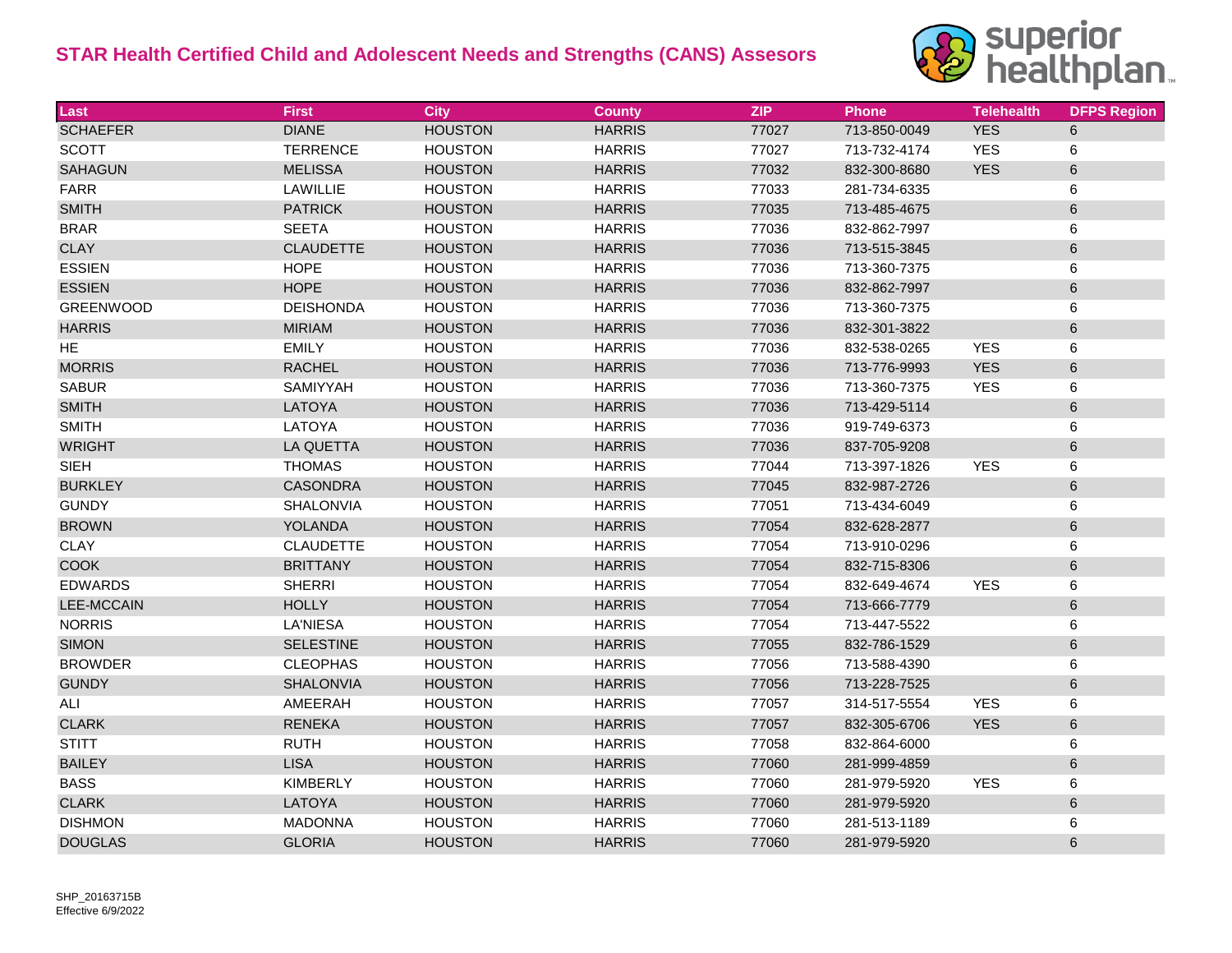

| Last             | <b>First</b>       | <b>City</b>    | <b>County</b> | <b>ZIP</b> | <b>Phone</b> | <b>Telehealth</b> | <b>DFPS Region</b> |
|------------------|--------------------|----------------|---------------|------------|--------------|-------------------|--------------------|
| <b>FRANKLIN</b>  | <b>LATANYA</b>     | <b>HOUSTON</b> | <b>HARRIS</b> | 77060      | 832-618-9424 | <b>YES</b>        | 6                  |
| <b>HARRIS</b>    | <b>MARQUETTA</b>   | <b>HOUSTON</b> | <b>HARRIS</b> | 77060      | 281-979-5920 |                   | 6                  |
| <b>HARVEY</b>    | <b>SYNITHIA</b>    | <b>HOUSTON</b> | <b>HARRIS</b> | 77060      | 713-726-6709 |                   | 6                  |
| <b>HOPKINS</b>   | <b>KIMBERLY</b>    | <b>HOUSTON</b> | <b>HARRIS</b> | 77060      | 281-979-5920 |                   | $\,6$              |
| <b>JEFFERSON</b> | <b>TROY</b>        | <b>HOUSTON</b> | <b>HARRIS</b> | 77060      | 281-999-4859 |                   | 6                  |
| <b>JUAREZ</b>    | <b>AILYNE</b>      | <b>HOUSTON</b> | <b>HARRIS</b> | 77060      | 281-979-5920 | <b>YES</b>        | 6                  |
| LADAY            | <b>CHARLES</b>     | <b>HOUSTON</b> | <b>HARRIS</b> | 77060      | 832-566-8824 |                   | 6                  |
| LADAY            | <b>CHARLES</b>     | <b>HOUSTON</b> | <b>HARRIS</b> | 77060      | 832-781-8710 |                   | $\,6$              |
| <b>MARTIN</b>    | <b>SEAN</b>        | <b>HOUSTON</b> | <b>HARRIS</b> | 77060      | 281-979-5920 |                   | 6                  |
| <b>MILLER</b>    | <b>NAVAUDA</b>     | <b>HOUSTON</b> | <b>HARRIS</b> | 77060      | 281-979-5920 | <b>YES</b>        | $\,6\,$            |
| <b>NEWSOME</b>   | <b>NICOLE</b>      | <b>HOUSTON</b> | <b>HARRIS</b> | 77060      | 281-999-4859 |                   | 6                  |
| <b>OLIPHANT</b>  | <b>EVA</b>         | <b>HOUSTON</b> | <b>HARRIS</b> | 77060      | 281-447-1722 | <b>YES</b>        | 6                  |
| <b>OLIPHANT</b>  | <b>EVA</b>         | <b>HOUSTON</b> | <b>HARRIS</b> | 77060      | 281-999-4859 |                   | 6                  |
| <b>PARKER</b>    | ADRIENNE           | <b>HOUSTON</b> | <b>HARRIS</b> | 77060      | 281-979-5920 |                   | $\,6$              |
| <b>RAINEY</b>    | <b>SISILY</b>      | <b>HOUSTON</b> | <b>HARRIS</b> | 77060      | 281-979-5920 | <b>YES</b>        | 6                  |
| <b>RANKINS</b>   | <b>JEREMY</b>      | <b>HOUSTON</b> | <b>HARRIS</b> | 77060      | 832-663-0031 |                   | $\,6$              |
| <b>REVADA</b>    | <b>JANUARY</b>     | <b>HOUSTON</b> | <b>HARRIS</b> | 77060      | 832-370-7750 |                   | 6                  |
| <b>SCHILL</b>    | <b>RICHARD</b>     | <b>HOUSTON</b> | <b>HARRIS</b> | 77060      | 281-999-4859 |                   | $\,6\,$            |
| <b>SCOTT</b>     | <b>TERRENCE</b>    | <b>HOUSTON</b> | <b>HARRIS</b> | 77060      | 713-280-6772 | <b>YES</b>        | 6                  |
| <b>SPURLOCK</b>  | <b>SEON</b>        | <b>HOUSTON</b> | <b>HARRIS</b> | 77060      | 281-979-5920 | <b>YES</b>        | $\,6\,$            |
| <b>WILLIAMS</b>  | <b>DEBBIE</b>      | <b>HOUSTON</b> | <b>HARRIS</b> | 77060      | 281-979-5920 | <b>YES</b>        | 6                  |
| <b>WILLIAMS</b>  | <b>FABIOLA</b>     | <b>HOUSTON</b> | <b>HARRIS</b> | 77060      | 713-322-0304 | <b>YES</b>        | $\,6\,$            |
| LADAY            | <b>CHARLES</b>     | <b>HOUSTON</b> | <b>HARRIS</b> | 77067      | 832-566-8824 |                   | 6                  |
| <b>WATSON</b>    | <b>CHARLA</b>      | <b>HOUSTON</b> | <b>HARRIS</b> | 77067      | 832-607-9902 |                   | $\,6\,$            |
| <b>PINSON</b>    | <b>INGA</b>        | <b>HOUSTON</b> | <b>HARRIS</b> | 77068      | 713-377-8632 |                   | 6                  |
| <b>FRANKLIN</b>  | LATANYA            | <b>HOUSTON</b> | <b>HARRIS</b> | 77069      | 832-618-9424 | <b>YES</b>        | 6                  |
| <b>SCHAEFER</b>  | <b>DIANE</b>       | <b>HOUSTON</b> | <b>HARRIS</b> | 77069      | 832-705-8681 | <b>YES</b>        | 6                  |
| <b>JONES</b>     | <b>ABBI</b>        | <b>HOUSTON</b> | <b>HARRIS</b> | 77070      | 409-225-6044 |                   | 6                  |
| <b>JONES</b>     | <b>ABBI</b>        | <b>HOUSTON</b> | <b>HARRIS</b> | 77070      | 832-806-2503 |                   | 6                  |
| <b>WRIGHT</b>    | <b>LA QUETTA</b>   | <b>HOUSTON</b> | <b>HARRIS</b> | 77070      | 281-795-4997 |                   | 6                  |
| <b>BELLO</b>     | <b>CARISSA</b>     | <b>HOUSTON</b> | <b>HARRIS</b> | 77074      | 832-548-5000 |                   | 6                  |
| <b>OYEDEMI</b>   | <b>TAWAKALITU</b>  | <b>HOUSTON</b> | <b>HARRIS</b> | 77074      | 832-548-5000 | <b>YES</b>        | $\,6\,$            |
| <b>PARKER</b>    | <b>CHRISTOPHER</b> | <b>HOUSTON</b> | <b>HARRIS</b> | 77074      | 832-641-8907 |                   | 6                  |
| <b>EWING</b>     | <b>TAMIKA</b>      | <b>HOUSTON</b> | <b>HARRIS</b> | 77077      | 281-763-1519 | <b>YES</b>        | $\,6$              |
| <b>GUNDY</b>     | SHALONVIA          | <b>HOUSTON</b> | <b>HARRIS</b> | 77077      | 832-736-3223 |                   | 6                  |
| <b>SABUR</b>     | SAMIYYAH           | <b>HOUSTON</b> | <b>HARRIS</b> | 77077      | 832-277-5836 | <b>YES</b>        | $\,6$              |
| <b>ESSIEN</b>    | <b>HOPE</b>        | <b>HOUSTON</b> | <b>HARRIS</b> | 77079      | 832-818-0356 |                   | 6                  |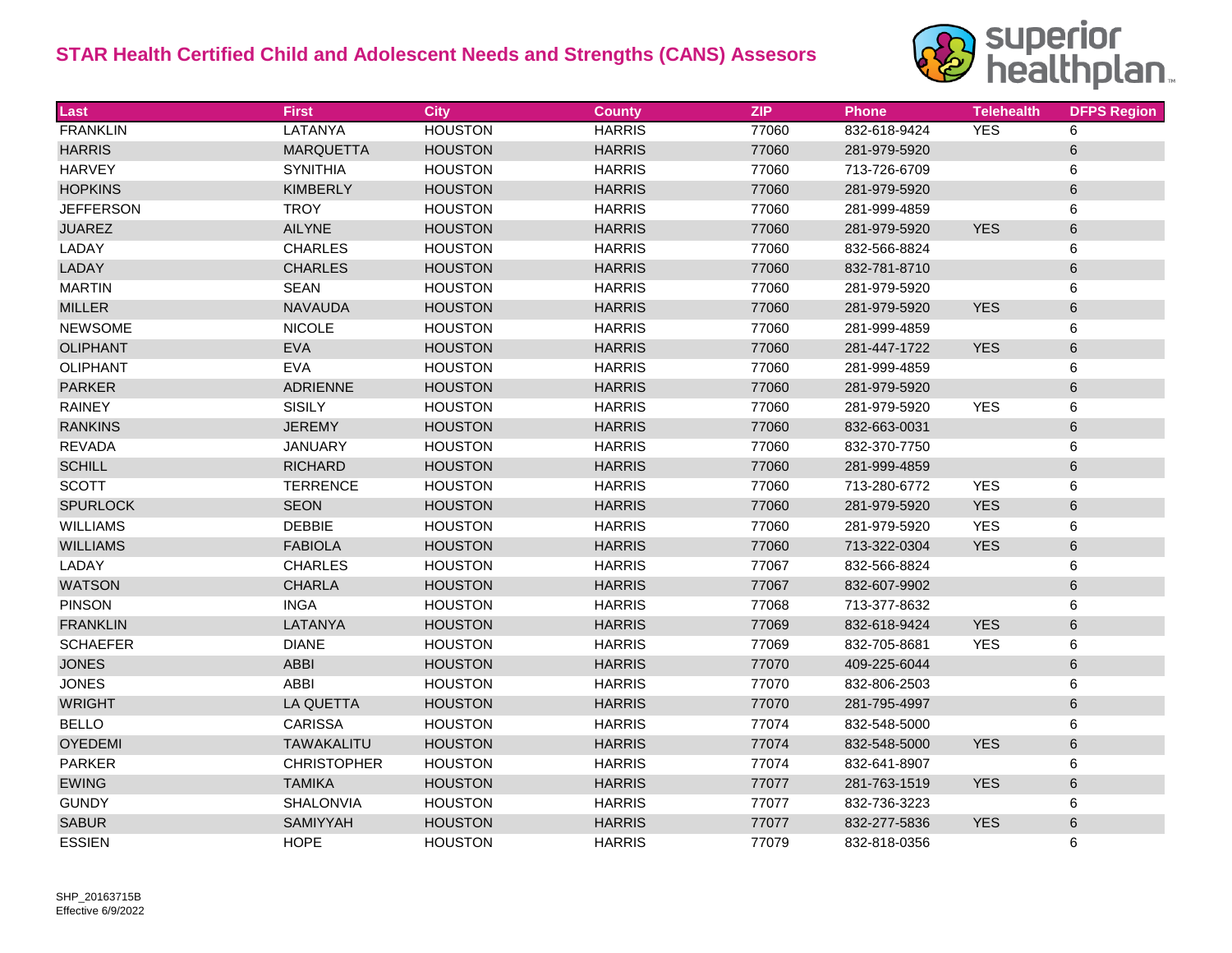

| Last                    | <b>First</b>       | City           | <b>County</b>    | <b>ZIP</b> | <b>Phone</b> | <b>Telehealth</b> | <b>DFPS Region</b> |
|-------------------------|--------------------|----------------|------------------|------------|--------------|-------------------|--------------------|
| <b>BROWDER</b>          | <b>CLEOPHAS</b>    | <b>HOUSTON</b> | <b>HARRIS</b>    | 77080      | 713-458-8785 |                   | 6                  |
| <b>MORRIS</b>           | <b>RACHEL</b>      | <b>HOUSTON</b> | <b>HARRIS</b>    | 77080      | 713-425-8119 | <b>YES</b>        | 6                  |
| <b>CLARK</b>            | <b>MELANIE</b>     | <b>HOUSTON</b> | <b>HARRIS</b>    | 77081      | 346-402-7466 | <b>YES</b>        | 6                  |
| <b>WRIGHT</b>           | LA QUETTA          | <b>HOUSTON</b> | <b>HARRIS</b>    | 77081      | 713-457-4372 |                   | 6                  |
| <b>CLARK</b>            | <b>MELANIE</b>     | <b>HOUSTON</b> | <b>HARRIS</b>    | 77084      | 281-993-3733 | <b>YES</b>        | 6                  |
| <b>JUNIOR</b>           | <b>MALCOLM</b>     | <b>HOUSTON</b> | <b>HARRIS</b>    | 77084      | 281-994-4067 | <b>YES</b>        | 6                  |
| <b>NORRIS</b>           | <b>LA'NIESA</b>    | <b>HOUSTON</b> | <b>HARRIS</b>    | 77084      | 281-455-6918 |                   | 6                  |
| <b>BUTLER</b>           | <b>EBONI</b>       | <b>HOUSTON</b> | <b>HARRIS</b>    | 77087      | 713-384-2907 |                   | 6                  |
| <b>EWING</b>            | <b>TAMIKA</b>      | <b>HOUSTON</b> | <b>HARRIS</b>    | 77090      | 254-723-5421 | <b>YES</b>        | 6                  |
| <b>HOPKINS</b>          | <b>KIMBERLY</b>    | <b>HOUSTON</b> | <b>HARRIS</b>    | 77090      | 713-597-2377 |                   | 6                  |
| <b>JOHNSON</b>          | <b>MIA</b>         | <b>HOUSTON</b> | <b>HARRIS</b>    | 77090      | 832-388-0488 | <b>YES</b>        | 6                  |
| <b>JOHNSON</b>          | <b>MIA</b>         | <b>HOUSTON</b> | <b>HARRIS</b>    | 77090      | 832-893-1587 | <b>YES</b>        | 6                  |
| <b>LEWIS</b>            | <b>KINO</b>        | <b>HOUSTON</b> | <b>HARRIS</b>    | 77090      | 832-943-4035 | <b>YES</b>        | 6                  |
| <b>REECE</b>            | <b>ASHLEY</b>      | <b>HOUSTON</b> | <b>HARRIS</b>    | 77090      | 832-602-5023 | <b>YES</b>        | 6                  |
| <b>EWING</b>            | <b>TAMIKA</b>      | <b>HOUSTON</b> | <b>HARRIS</b>    | 77091      | 713-294-2439 | <b>YES</b>        | 6                  |
| <b>LEE-MCCAIN</b>       | <b>HOLLY</b>       | <b>HOUSTON</b> | <b>HARRIS</b>    | 77091      | 713-294-2439 |                   | 6                  |
| <b>REECE</b>            | <b>ASHLEY</b>      | <b>HOUSTON</b> | <b>HARRIS</b>    | 77091      | 713-294-2439 | <b>YES</b>        | 6                  |
| <b>SIMON</b>            | <b>SELESTINE</b>   | <b>HOUSTON</b> | <b>HARRIS</b>    | 77091      | 713-666-7777 |                   | 6                  |
| <b>SPURLOCK</b>         | <b>SEON</b>        | <b>HOUSTON</b> | <b>HARRIS</b>    | 77091      | 281-713-4525 | <b>YES</b>        | 6                  |
| <b>CURLEY</b>           | <b>JOSLYN</b>      | <b>HOUSTON</b> | <b>HARRIS</b>    | 77092      | 281-785-1118 |                   | 6                  |
| <b>LEWIS</b>            | <b>KINO</b>        | <b>HOUSTON</b> | <b>HARRIS</b>    | 77092      | 713-686-9194 | <b>YES</b>        | 6                  |
| <b>JOUBERT</b>          | <b>ANISSA</b>      | <b>HOUSTON</b> | <b>HARRIS</b>    | 77095      | 832-283-0188 |                   | 6                  |
| <b>KING</b>             | <b>LESLIE</b>      | <b>HOUSTON</b> | <b>HARRIS</b>    | 77095      | 713-894-5571 |                   | 6                  |
| <b>JOSEPH</b>           | <b>JUSTINE</b>     | <b>HOUSTON</b> | <b>HARRIS</b>    | 77098      | 832-484-2635 |                   | 6                  |
| O'REARDON               | <b>CARMEL MARY</b> | <b>HOUSTON</b> | <b>HARRIS</b>    | 77098      | 832-721-7470 |                   | 6                  |
| RICHARD-PETERSON        | <b>ETHEL</b>       | <b>HOUSTON</b> | <b>HARRIS</b>    | 77098      | 291-993-3733 |                   | 6                  |
| <b>WILLIAMS</b>         | <b>FABIOLA</b>     | <b>HOUSTON</b> | <b>HARRIS</b>    | 77098      | 832-484-2635 | <b>YES</b>        | 6                  |
| <b>DAVIS</b>            | <b>PRISCILLA</b>   | <b>HOUSTON</b> | <b>HARRIS</b>    | 77231      | 832-409-2290 |                   | 6                  |
| <b>LIGHTEN</b>          | <b>KYNTRA</b>      | <b>HUMBLE</b>  | <b>HARRIS</b>    | 77338      | 281-570-4523 |                   | 6                  |
| <b>STEVENS</b>          | <b>STEPHANIE</b>   | <b>HUMBLE</b>  | <b>HARRIS</b>    | 77338      | 832-746-7529 |                   | 6                  |
| <b>WILLIAMS-SPENCER</b> | <b>LA TESA</b>     | <b>HUMBLE</b>  | <b>HARRIS</b>    | 77346      | 281-817-0545 | <b>YES</b>        | 6                  |
| <b>TARVER</b>           | <b>KRYSTAL</b>     | <b>HUMBLE</b>  | <b>HARRIS</b>    | 77396      | 832-492-8250 | <b>YES</b>        | 6                  |
| <b>DEMAS</b>            | <b>GLENDA</b>      | <b>KATY</b>    | <b>FORT BEND</b> | 77494      | 832-291-8363 | <b>YES</b>        | 6                  |
| <b>GREENWOOD</b>        | <b>DEISHONDA</b>   | <b>KATY</b>    | FORT BEND        | 77494      | 832-762-5875 |                   | 6                  |
| <b>COLQUITT</b>         | <b>DAWNIELLE</b>   | <b>KATY</b>    | <b>HARRIS</b>    | 77449      | 832-818-0356 | <b>YES</b>        | 6                  |
| HE                      | <b>EMILY</b>       | <b>KATY</b>    | <b>HARRIS</b>    | 77449      | 832-818-0356 | <b>YES</b>        | 6                  |
| <b>PARKER</b>           | <b>ADRIENNE</b>    | <b>KATY</b>    | <b>HARRIS</b>    | 77449      | 832-818-0356 |                   | 6                  |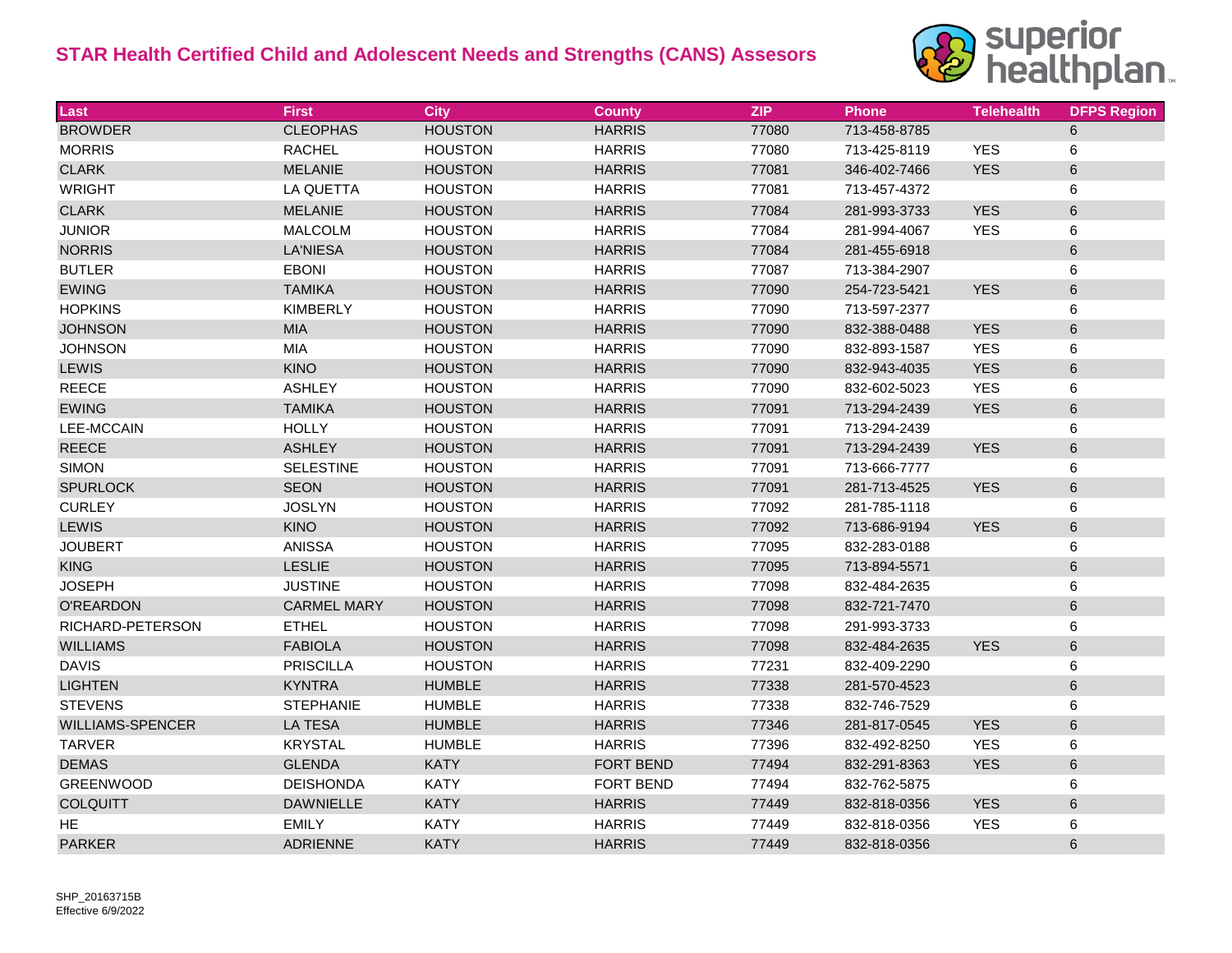

| Last               | <b>First</b>       | <b>City</b>            | <b>County</b>    | <b>ZIP</b> | <b>Phone</b> | <b>Telehealth</b> | <b>DFPS Region</b> |
|--------------------|--------------------|------------------------|------------------|------------|--------------|-------------------|--------------------|
| <b>MARTIN</b>      | AKILAH             | <b>KINGWOOD</b>        | <b>HARRIS</b>    | 77339      | 713-970-3454 |                   | 6                  |
| GALVAN-RODRIGUEZ   | <b>JUAN</b>        | LAREDO                 | WEBB             | 78040      | 956-744-5137 |                   | 11                 |
| <b>TREVINO</b>     | LORENZA            | LAREDO                 | WEBB             | 78041      | 956-794-3033 |                   | 11                 |
| GALVAN-RODRIGUEZ   | <b>JUAN</b>        | LAREDO                 | <b>WEBB</b>      | 78046      | 956-744-5137 |                   | 11                 |
| <b>LOECKLE</b>     | LARNA              | <b>LEAGUE CITY</b>     | <b>GALVESTON</b> | 77573      | 281-513-8023 |                   | 6                  |
| <b>KING</b>        | <b>LINDSAY</b>     | <b>LEAKEY</b>          | <b>REAL</b>      | 78873      | 210-733-7117 |                   | 8                  |
| <b>GRANATO</b>     | ARNOLD             | <b>LYTLE</b>           | <b>ATASCOSA</b>  | 78052      | 830-709-0711 |                   | 8                  |
| <b>JACKSON</b>     | <b>CHARLES</b>     | <b>LYTLE</b>           | <b>ATASCOSA</b>  | 78052      | 210-357-0300 | <b>YES</b>        | 8                  |
| <b>ARAIZA</b>      | <b>ALICIA</b>      | <b>MCALLEN</b>         | <b>HIDALGO</b>   | 78501      | 956-403-4615 |                   | 11                 |
| <b>GUTIERREZ</b>   | <b>JULIA</b>       | <b>MCALLEN</b>         | <b>HIDALGO</b>   | 78501      | 956-686-2100 |                   | 11                 |
| <b>HOCH</b>        | <b>ANDRES</b>      | <b>MCALLEN</b>         | <b>HIDALGO</b>   | 78501      | 713-859-3669 | <b>YES</b>        | 11                 |
| <b>BALLESTEROS</b> | <b>JEANETTE</b>    | <b>MCALLEN</b>         | <b>HIDALGO</b>   | 78504      | 956-369-7997 | <b>YES</b>        | 11                 |
| <b>GUTIERREZ</b>   | JULIA              | <b>MCALLEN</b>         | <b>HIDALGO</b>   | 78504      | 956-686-2100 |                   | 11                 |
| <b>ORTEGA</b>      | <b>JENNIFER</b>    | <b>MCALLEN</b>         | <b>HIDALGO</b>   | 78504      | 956-358-4895 |                   | 11                 |
| <b>BAMBERG</b>     | LELA               | <b>MISSOURI CITY</b>   | <b>FORT BEND</b> | 77459      | 713-808-9658 |                   | 6                  |
| <b>JACOBS</b>      | <b>COTTRELL</b>    | <b>MISSOURI CITY</b>   | <b>FORT BEND</b> | 77459      | 713-491-4247 |                   | 6                  |
| <b>LIGHTEN</b>     | <b>KYNTRA</b>      | <b>MISSOURI CITY</b>   | <b>FORT BEND</b> | 77459      | 832-233-0280 |                   | 6                  |
| <b>MARTIN</b>      | <b>TIFFANY</b>     | <b>MISSOURI CITY</b>   | <b>FORT BEND</b> | 77459      | 832-945-3139 |                   | 6                  |
| <b>MILLER</b>      | YARINIKA           | <b>MISSOURI CITY</b>   | <b>FORT BEND</b> | 77459      | 713-457-4372 | <b>YES</b>        | 6                  |
| <b>MILLER</b>      | <b>YARINIKA</b>    | <b>MISSOURI CITY</b>   | <b>FORT BEND</b> | 77459      | 713-705-0216 | <b>YES</b>        | 6                  |
| <b>WILLIAMS</b>    | <b>CYNTHIA</b>     | <b>MISSOURI CITY</b>   | FORT BEND        | 77459      | 832-392-9732 | <b>YES</b>        | 6                  |
| <b>MILLER</b>      | <b>YARINIKA</b>    | <b>MISSOURI CITY</b>   | <b>FORT BEND</b> | 77489      | 281-845-1304 | <b>YES</b>        | 6                  |
| <b>GARCIA</b>      | <b>ANNA</b>        | <b>PASADENA</b>        | <b>HARRIS</b>    | 77505      | 281-769-2238 | <b>YES</b>        | 6                  |
| <b>PARKER</b>      | <b>MARILYN</b>     | PEARLAND               | <b>BRAZORIA</b>  | 77584      | 832-598-6561 |                   | 6                  |
| COOPER             | <b>KERI</b>        | <b>PORT ISABEL</b>     | CAMERON          | 78578      | 737-206-0998 |                   | 11                 |
| <b>HINES</b>       | <b>SHERRI</b>      | <b>PREMONT</b>         | <b>JIM WELLS</b> | 78375      | 361-877-6162 |                   | 11                 |
| <b>BARTAY</b>      | <b>LINDSEY</b>     | <b>RICHMOND</b>        | <b>FORT BEND</b> | 77406      | 832-755-5432 |                   | 6                  |
| <b>UDUNENWU</b>    | <b>HENRIETTA</b>   | <b>RICHMOND</b>        | <b>FORT BEND</b> | 77407      | 281-624-6522 |                   | 6                  |
| <b>GIBBS</b>       | <b>ROBIN</b>       | <b>RICHMOND</b>        | <b>FORT BEND</b> | 77469      | 832-212-7090 | <b>YES</b>        | 6                  |
| <b>MARTIN</b>      | <b>TIFFANY</b>     | <b>RICHMOND</b>        | <b>FORT BEND</b> | 77469      | 832-945-3139 |                   | 6                  |
| <b>TREVINO</b>     | <b>LORENZA</b>     | <b>RIO GRANDE CITY</b> | <b>STARR</b>     | 78582      | 956-487-0464 |                   | 11                 |
| <b>MOSES</b>       | <b>CHRISTOPHER</b> | <b>ROSENBERG</b>       | <b>FORT BEND</b> | 77471      | 281-221-9832 |                   | 6                  |
| CASTILLO           | AARON              | <b>SAN ANTONIO</b>     | <b>BEXAR</b>     | 78204      | 210-643-4982 |                   | 8                  |
| <b>BOWKER</b>      | <b>NICOLE</b>      | <b>SAN ANTONIO</b>     | <b>BEXAR</b>     | 78209      | 210-822-2600 | <b>YES</b>        | 8                  |
| <b>O'HARE</b>      | <b>JENNIFER</b>    | <b>SAN ANTONIO</b>     | <b>BEXAR</b>     | 78209      | 210-822-2600 |                   | 8                  |
| <b>STEAD</b>       | <b>ROBERT</b>      | <b>SAN ANTONIO</b>     | <b>BEXAR</b>     | 78209      | 210-822-2600 |                   | 8                  |
| <b>TOVAR</b>       | <b>CATHY</b>       | <b>SAN ANTONIO</b>     | <b>BEXAR</b>     | 78209      | 210-822-2600 | <b>YES</b>        | 8                  |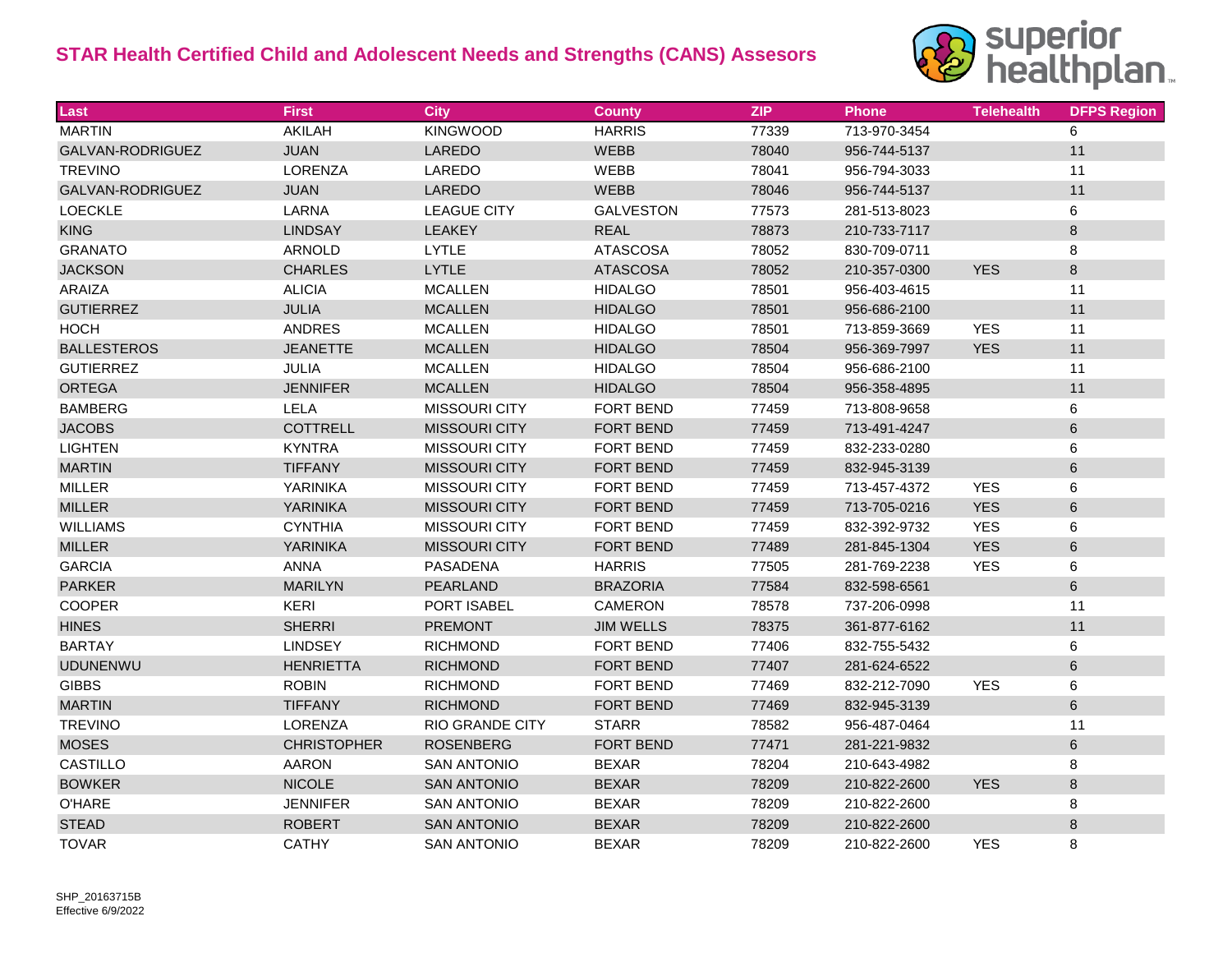

| Last             | <b>First</b>       | <b>City</b>        | <b>County</b> | <b>ZIP</b> | Phone        | <b>Telehealth</b> | <b>DFPS Region</b> |
|------------------|--------------------|--------------------|---------------|------------|--------------|-------------------|--------------------|
| <b>YOUNG</b>     | <b>STUART</b>      | <b>SAN ANTONIO</b> | <b>BEXAR</b>  | 78210      | 210-533-1203 |                   | 8                  |
| <b>GEREDA</b>    | <b>IVELISSE</b>    | <b>SAN ANTONIO</b> | <b>BEXAR</b>  | 78212      | 210-735-7275 |                   | 8                  |
| <b>RUNEY</b>     | <b>ADAM</b>        | <b>SAN ANTONIO</b> | <b>BEXAR</b>  | 78212      | 210-299-2400 |                   | $\,8\,$            |
| <b>HINOJOSA</b>  | <b>JENNIFER</b>    | <b>SAN ANTONIO</b> | <b>BEXAR</b>  | 78213      | 210-240-8077 |                   | 8                  |
| <b>MALDONADO</b> | <b>TERESA</b>      | <b>SAN ANTONIO</b> | <b>BEXAR</b>  | 78213      | 830-816-2425 | <b>YES</b>        | 8                  |
| <b>MCPHERON</b>  | MEGAN              | <b>SAN ANTONIO</b> | <b>BEXAR</b>  | 78213      | 210-340-8077 |                   | 8                  |
| <b>OCHOA</b>     | <b>MEGAN</b>       | <b>SAN ANTONIO</b> | <b>BEXAR</b>  | 78213      | 210-340-8077 |                   | 8                  |
| <b>GARATE</b>    | <b>NORMA</b>       | <b>SAN ANTONIO</b> | <b>BEXAR</b>  | 78216      | 210-849-6543 |                   | 8                  |
| <b>GUERRA</b>    | <b>LISA</b>        | <b>SAN ANTONIO</b> | <b>BEXAR</b>  | 78216      | 210-729-6333 |                   | $8\phantom{1}$     |
| <b>RISSMAN</b>   | <b>DENNIS</b>      | <b>SAN ANTONIO</b> | <b>BEXAR</b>  | 78216      | 512-608-3139 |                   | 8                  |
| <b>VERGARA</b>   | <b>INGRID</b>      | <b>SAN ANTONIO</b> | <b>BEXAR</b>  | 78216      | 210-773-3496 |                   | $\,8\,$            |
| <b>KUDOLO</b>    | <b>DIANE</b>       | <b>SAN ANTONIO</b> | <b>BEXAR</b>  | 78217      | 210-675-0066 | <b>YES</b>        | 8                  |
| <b>YOUNG</b>     | <b>TONI</b>        | <b>SAN ANTONIO</b> | <b>BEXAR</b>  | 78217      | 210-267-1665 |                   | $\,8\,$            |
| <b>BERGREN</b>   | <b>CHRISTINA</b>   | <b>SAN ANTONIO</b> | <b>BEXAR</b>  | 78224      | 512-394-4676 |                   | 8                  |
| <b>ELBRECHT</b>  | <b>DANIELLE</b>    | <b>SAN ANTONIO</b> | <b>BEXAR</b>  | 78228      | 210-773-7117 |                   | $\,8\,$            |
| <b>GARZA</b>     | <b>LORISSA</b>     | <b>SAN ANTONIO</b> | <b>BEXAR</b>  | 78228      | 210-564-9116 | <b>YES</b>        | 8                  |
| <b>HENRY</b>     | <b>NAHVIA</b>      | <b>SAN ANTONIO</b> | <b>BEXAR</b>  | 78228      | 210-212-2520 |                   | $8\phantom{1}$     |
| <b>MCPHERON</b>  | <b>MEGAN</b>       | <b>SAN ANTONIO</b> | <b>BEXAR</b>  | 78228      | 210-212-2520 |                   | 8                  |
| <b>CONTRERAS</b> | <b>VALERIE</b>     | <b>SAN ANTONIO</b> | <b>BEXAR</b>  | 78229      | 915-239-2955 | <b>YES</b>        | $\,8\,$            |
| <b>SANCHEZ</b>   | <b>PATRICIA</b>    | <b>SAN ANTONIO</b> | <b>BEXAR</b>  | 78229      | 210-240-7185 | <b>YES</b>        | 8                  |
| <b>WILLIAMS</b>  | DEBBIE             | <b>SAN ANTONIO</b> | <b>BEXAR</b>  | 78229      | 210-614-4990 | <b>YES</b>        | $\,8\,$            |
| <b>HARRIS</b>    | <b>RONNIE</b>      | <b>SAN ANTONIO</b> | <b>BEXAR</b>  | 78230      | 269-363-0663 |                   | 8                  |
| <b>BARKLEY</b>   | <b>ASHLEY</b>      | <b>SAN ANTONIO</b> | <b>BEXAR</b>  | 78232      | 210-314-3476 |                   | $\,8\,$            |
| <b>DAY</b>       | <b>MARION</b>      | <b>SAN ANTONIO</b> | <b>BEXAR</b>  | 78232      | 210-314-3476 |                   | 8                  |
| <b>GHORMLEY</b>  | <b>MICHAEL</b>     | <b>SAN ANTONIO</b> | <b>BEXAR</b>  | 78232      | 806-748-6400 | <b>YES</b>        | 8                  |
| <b>KUDOLO</b>    | <b>DIANE</b>       | <b>SAN ANTONIO</b> | <b>BEXAR</b>  | 78232      | 210-568-8600 | <b>YES</b>        | 8                  |
| <b>KING</b>      | <b>LINDSAY</b>     | <b>SAN ANTONIO</b> | <b>BEXAR</b>  | 78238      | 210-769-3811 |                   | $\,8\,$            |
| VENEGAS          | <b>BELEN</b>       | <b>SAN ANTONIO</b> | <b>BEXAR</b>  | 78238      | 210-769-3811 |                   | 8                  |
| <b>YOUNG</b>     | <b>TONI</b>        | <b>SAN ANTONIO</b> | <b>BEXAR</b>  | 78239      | 210-451-0414 |                   | $\,8\,$            |
| <b>MONTEZ</b>    | <b>MARINA</b>      | <b>SAN ANTONIO</b> | <b>BEXAR</b>  | 78240      | 210-239-6056 |                   | 8                  |
| <b>MONTEZ</b>    | <b>MARINA</b>      | <b>SAN ANTONIO</b> | <b>BEXAR</b>  | 78240      | 512-708-1464 |                   | $\,8\,$            |
| <b>MONTEZ</b>    | <b>MARINA</b>      | <b>SAN ANTONIO</b> | <b>BEXAR</b>  | 78240      | 859-494-1859 |                   | 8                  |
| <b>WEAVER</b>    | <b>CHRISTOPHER</b> | <b>SAN ANTONIO</b> | <b>BEXAR</b>  | 78240      | 210-615-3404 |                   | $\,8\,$            |
| <b>JACKSON</b>   | <b>CHARLES</b>     | <b>SAN ANTONIO</b> | <b>BEXAR</b>  | 78248      | 210-425-5047 | <b>YES</b>        | 8                  |
| <b>SHADDOX</b>   | <b>MELODY</b>      | <b>SAN ANTONIO</b> | <b>BEXAR</b>  | 78249      | 210-347-7034 |                   | $\,8\,$            |
| <b>GARCIA</b>    | <b>MIREYA</b>      | <b>SAN ANTONIO</b> | <b>BEXAR</b>  | 78254      | 210-705-1900 |                   | 8                  |
| <b>ALVAREZ</b>   | <b>MARCELLA</b>    | <b>SAN ANTONIO</b> | <b>BEXAR</b>  | 78255      | 210-393-4356 |                   | $\,8\,$            |